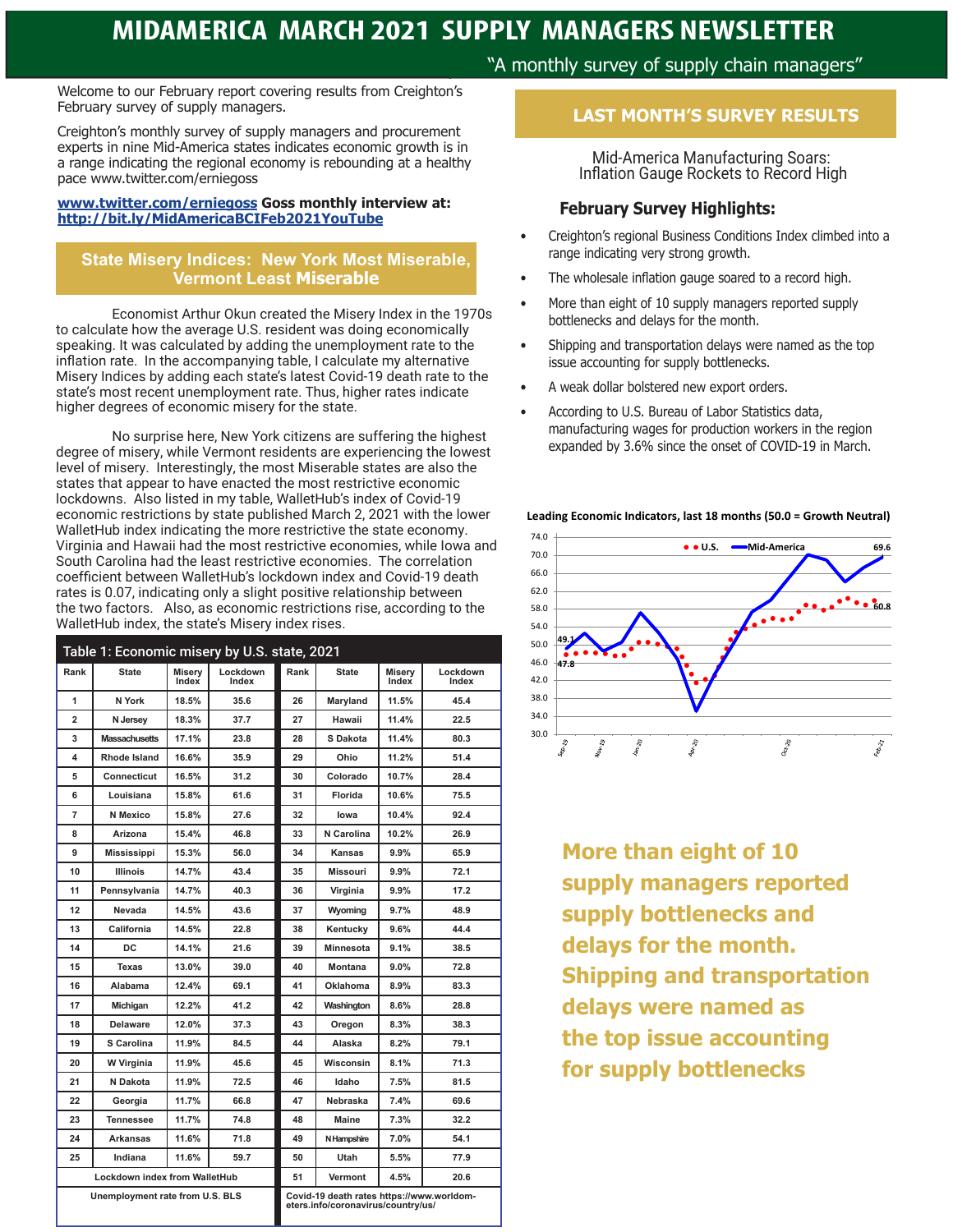For a ninth straight month, the Creighton University Mid-America Business Conditions Index, a leading economic indicator for the nine-state region stretching from Minnesota to Arkansas, moved into growth territory.

**Overall Index:** The Business Conditions Index, which ranges between 0 and 100, climbed to a very strong 69.6 from 67.3 in January. Creighton's regional manufacturing activity gauge is surging, restrained only by supply and labor constraints. From the February survey, eight of 10 manufacturing supply managers reported that bottlenecks in receiving raw materials and supplies from vendors was curtailing what would be even stronger growth,

Since bottoming out in April, the region has regained almost one-half of the manufacturing jobs lost to COVID-19. Even so, the regional manufacturing level is currently down by approximately 50,000 jobs, or 3.5%. Creighton's monthly survey results indicate that the region is adding jobs and economic activity at a healthy pace, and that growth will remain healthy for the first half of 2021.

**Employment:** The regional employment index remained well above growth neutral for February, rising from 57.2 in January to 65.6 in February.

Other comments from February survey participants:

- "We are in the shipping business and the demand for services both domestically and internationally is very strong."
- "The impacts of the Biden Executive Orders have yet to take effect but will start to show as the market wains and consumer confidence shrivels."
- "My comments are for my plants in Minnesota, South Dakota, North Carolina, Texas, Monterrey, Mexico, Juarez, Mexico and Brampton, Canada. In regard to the bottleneck question, I would rate all 5 items a #1, or very important."
- "Supply bottlenecks are caused by raw material (steel) availability and price, international shipping container availability. Weather caused factory shutdowns (no longer Covid)."

**Wholesale Prices:** The wholesale inflation gauge for the month soared to 95.2, a record high for the region and up from January's 10-year high of 91.1.

As reported by a supply manager, "I purchase a lot of steel components and the increases are ridiculous. Steel availability is tight. I see hyperinflation coming."

At the wholesale level, Creighton's survey is tracking higher and higher inflationary pressures. Metal products and lumber, for example, are experiencing significant upward pressures in prices. Over the last six months metal prices have expanded by 11% and lumber products have advanced by 16% according to U.S. Bureau of Labor Statistics data. Despite rapidly expanding inflationary pressures at the wholesale level, the Federal Reserve remains committed to its current expansionary policy.

**Confidence:** Looking ahead six months, economic optimism, as captured by the February Business Confidence Index, dropped to 50.0 from January's 53.6.

Supply bottlenecks and rapidly rising prices pushed economic confidence among manufacturing supply managers lower for the month.

#### "A monthly survey of supply chain managers"

**Inventories:** The regional inventory index for February, reflecting levels of raw materials and supplies, slipped to 53.4 from last month's 55.4.

Said one supply manager in our January survey, "Order fulfillment times have extended from 8-10 weeks to 20-22 weeks and longer."

In addition to issues related to California port delays in obtaining supplies and raw materials, supply managers detailed significant delays. One-third identified shipping and transportation delays as the top factor accounting for delays. Approximately 23% indicated that supplier cutbacks and shutdowns were the prime factor slowing deliveries, and 18% reported that supplier's capacity constraints were the major factor slowing deliveries.

**Trade:** The regional trade numbers strengthened significantly for the month with new export orders soaring to 70.5 from January's 62.5. An expanding domestic manufacturing sector supported an import reading of 52.3, but was down from 63.2 in December.

The trade-weighted value of the U.S. dollar has declined by approximately 5.2% between August of last year and today. "The cheaper U.S. dollar has made U.S. goods more competitively priced abroad. However, I expect higher U.S. interest rates to strengthen the value of the U.S. dollar slightly in the months ahead. Even so, the outlook looks positive for the export of U.S. goods and commodities for the first half of 2021.

#### **Other survey components of the February Business**

**Conditions Index were:** new orders advanced to 79.0 from 76.9 in January; the production or sales index fell to a still strong 76.6 from January's 80.4; and the index for the speed of deliveries of raw materials and supplies climbed to 73.5, indicating rising supply delays, from last month's 69.7.

The Creighton Economic Forecasting Group has conducted the monthly survey of supply managers in nine states since 1994 to produce leading economic indicators of the Mid-America economy. States included in the survey are Arkansas, Iowa, Kansas, Minnesota, Missouri, Nebraska, North Dakota, Oklahoma and South Dakota.

The forecasting group's overall index, referred to as the Business Conditions Index, ranges between 0 and 100. An index greater than 50 indicates an expansionary economy over the course of the next three to six months.

The Business Conditions Index is a mathematical average of indices for new orders, production or sales, employment, inventories and delivery lead time. This is the same methodology, used since 1931 by the Institute for Supply Management (ISM), formerly the National Association of Purchasing Management. The Mid-America report is produced independently of the national ISM.

#### **MID-AMERICA STATES**

**ARKANSAS:** The November Business Conditions Index for Arkansas fell to 62.2 from October's 64.4. Components from the November survey of supply managers were: new orders at 73.7, production or sales at 73.9, delivery lead time at 52.3, inventories at 48.9, and employment at 62.3. Recent surveys indicate that durable goods producers are expanding at a solid pace while nondurable goods manufacturers continue to experience flat business conditions. (continued on next page)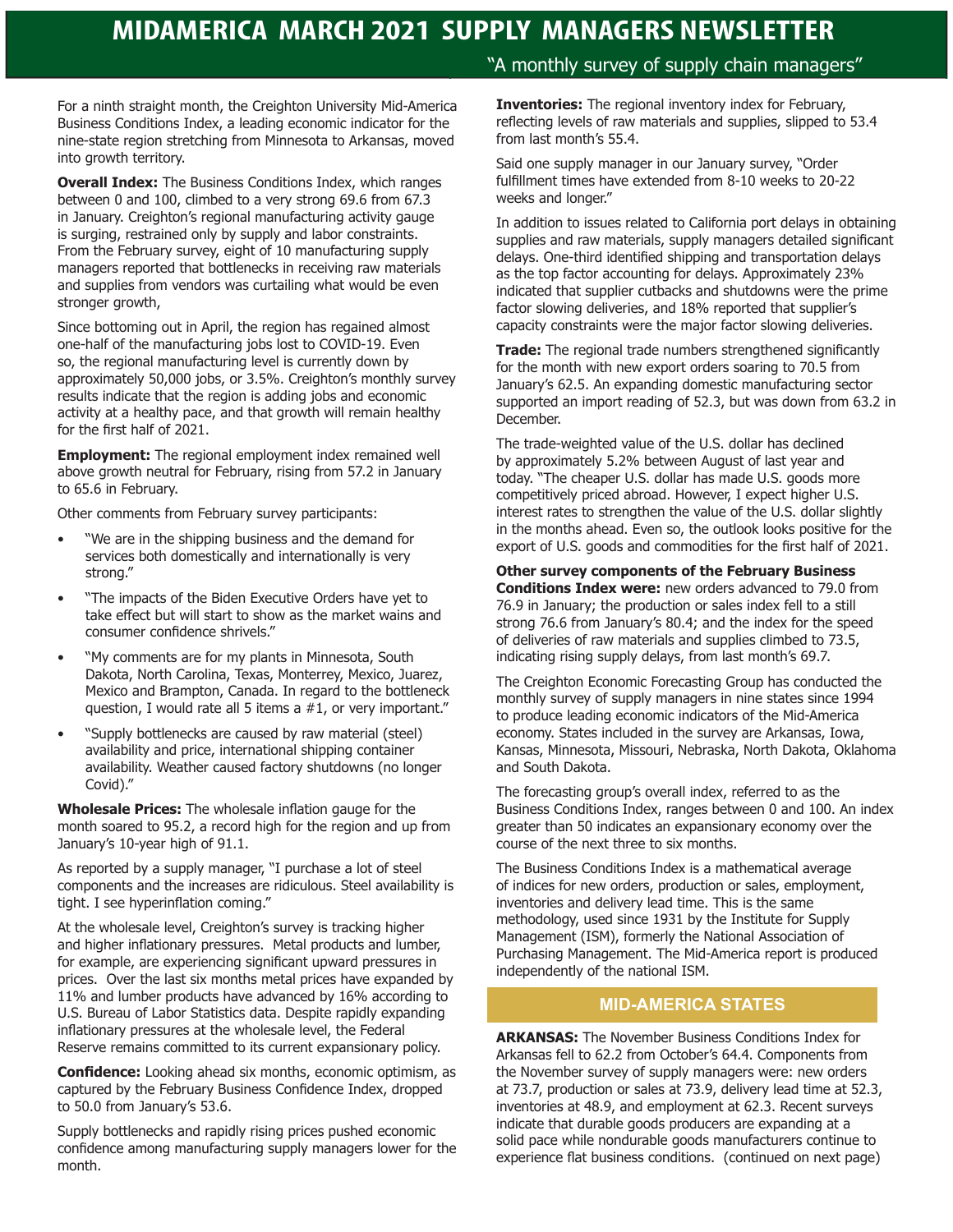(continued from previous page)

**Iowa:** Iowa's Business Conditions Index for February dipped to 71.1 from 71.5 in January. Components of the overall February index were: new orders at 80.2, production, or sales, at 68.9, delivery lead time at 78.4, employment at 68.8, and inventories at 68.4. Since July of last year, both durable and nondurable goods manufacturers in Iowa have expanded at a healthy pace. However, according to U.S. Bureau of Labor Statistics data, manufacturing wages for production workers in the state have been flat since the onset of COVID-19.

**Kansas:** The Kansas Business Conditions Index for February slipped to 61.6 from 62.0 in January. Components of the leading economic indicator from the monthly survey of supply managers were: new orders at 68.7, production or sales at 74.2, delivery lead time at 67.0, employment at 60.8, and inventories at 37.4. Since July of last year, both durable and nondurable goods manufacturers in the state have expanded at a slow pace. According to U.S. Bureau of Labor Statistics data, manufacturing wages for production workers in the state have expanded by weak 0.6% since the onset of COVID-19.

**Minnesota:** The February Business Conditions Index for Minnesota climbed to 68.8 from 66.9 in January. Components of the overall February index were: new orders at 78.7, production or sales at 76.1, delivery lead time at 72.9, inventories at 51.5, and employment at 64.9. Since July of last year, nondurable goods manufacturers in the state have expanded at a healthy pace while durable goods producers have advanced at a slow pace. According to U.S. Bureau of Labor Statistics data, manufacturing wages for production workers in the state have expanded by 2.6% since the onset of COVID-19.

**Missouri:** The February Business Conditions Index for Missouri rose to 64.2 from 62.5 in January. Components of the overall index from the survey of supply managers for February were: new orders at 77.3, production or sales at 76.4, delivery lead time at 67.5, inventories at 38.8, and employment at 61.1. Since July of last year, both durable and nondurable goods manufacturers in the state have expanded at an anemic pace. According to U.S. Bureau of Labor Statistics data, manufacturing wages for production workers in Missouri have expanded by a strong 6.1% since the onset of COVID-19.

**Nebraska:** Nebraska's overall index for February rose to 70.8 from 69.2 in January. Components of the index from the monthly survey of supply managers for February were: new orders at 80.2, production or sales at 76.5, delivery lead time at 74.3, inventories at 57.2, and employment at 65.9. Since July of last year, both durable and nondurable goods manufacturers in the state have expanded at a slow pace. According to U.S. Bureau of Labor Statistics data, manufacturing wages for production workers in Nebraska have expanded by 1.7% since the onset of COVID-19.

**North Dakota:** The February Business Conditions Index for North Dakota increased to 76.0 from 75.6 in January. Components of the overall index for February were: new orders at 80.5, production or sales at 78.2, delivery lead time at 79.7, employment at 69.7, and inventories at 71.9. Since July of last year, both durable and nondurable goods manufacturers in the state have experienced only slight growth. According to U.S. Bureau of Labor Statistics data, manufacturing wages for production workers in North Dakota have expanded by 2.9% since the onset of COVID-19.

"A monthly survey of supply chain managers"

**Oklahoma:** Oklahoma's Business Conditions Index expanded above growth neutral in February. The overall index climbed to 67.1 from 65.4 in January. Components of the overall February index were: new orders at 78.1, production or sales at 75.3, delivery lead time at 70.5, inventories at 48.7, and employment at 63.2. Since July of last year, nondurable goods manufacturers in the state have advanced at a slow pace while durable goods producers experienced only slight growth. However according to U.S. Bureau of Labor Statistics data, manufacturing wages for production workers in the state have expanded by a very strong 12.9% since the onset of COVID-19.

**South Dakota:** The February Business Conditions Index for South Dakota climbed to 64.0 from 62.2 in January. Components of the overall index from the January survey of supply managers in the state were: new orders at 77.2, production or sales at 74.3, delivery lead time at 67.2, inventories at 38.0, and employment at 63.4. Since July of last year, both durable and nondurable goods manufacturers in South Dakota have expanded at a slow pace. According to U.S. Bureau of Labor Statistics data, manufacturing wages for production workers in the state have expanded by 0.1% since the onset of COVID-19.

# THE BULLISH NEWS

- Total non-farm employment rose by 379,000 in February as the unemployment rate remained steady at 6.2%.
- February's Purchasing management indices (PMI) for both ISM's national survey and Creighton's Mid-America were in a range indicating very healthy manufacturing growth.
- Over the past 12 months, according to the Case-Shiller national home price index, housing prices expanded by 10.4% in December (one of the highest on record).



•

## THE BEARISH NEWS

- The Consumer Price Index (CPI) climbed by 0.4% in February. Too much inflationary pressures. U.S. payroll employment expanded at a snail's pace of 50,000 jobs and 406,000 workers left the labor force. Since the onset of Covid-19, the federal government has implemented over \$6.0 trillion, or approximately 27.3% of total U.S. output (GDP). A record share of the economy.
- As a percent of GDP, the U.S. budget deficit will rise to its highest level since World War II.
- The deficit in trade of goods and services expanded by 1.9% to \$68.2 billion in January. The 2020 trade deficit climbed to its highest level in more than 12 years.

## **NUMBER OF THE MONTH**

**50%.** Fully 50% of the world's advanced semiconductor chips are produced by Taiwan. China is increasing its threat levels to reunite with what it regards as the renegade nation of Taiwan. The U.S. shortage will only soar higher.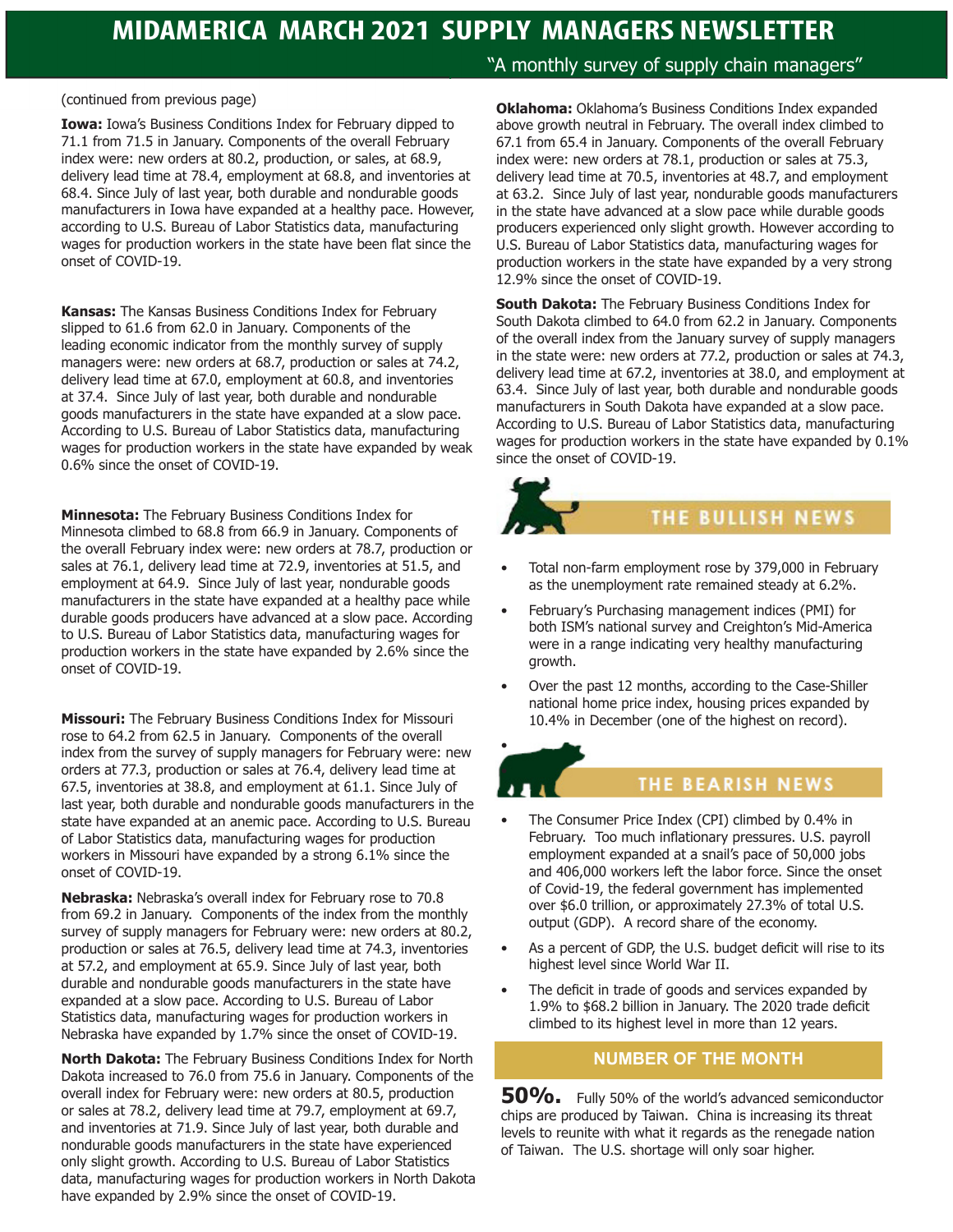## **THE OUTLOOK**

National Association of Business Economics. SUMMARY: "NABE panelists have grown more optimistic about the prospects for economic growth in 2021," said NABE President Manuel Balmaseda, CBE, chief economist, CEMEX. "The median forecast calls for a 3.4% annualized growth rate in the first quarter of 2021 for inflation-adjusted gross domestic product, or real GDP. The panel has become more bullish about 2021 as a whole. The median real GDP growth estimate for 2021 is 4.8%, compared to the 3.8% forecasted in the December 2020 survey."

"While NABE panelists have become increasingly optimistic about future GDP growth, their views on the job market are less so," added Survey Chair Holly Wade, executive director, NFIB Research Center. "Despite unemployment projected to decrease every quarter through 2022, 59% of panelists do not anticipate a full recovery in the job market to pre-pandemic employment levels until 2023 or later.

"About half of the respondents considers the balance of risks to economic growth in 2021 to be to the upside, whereas fewer than one-quarter expects the balance to be to the downside," continued Wade. "Panelists point to a large fiscal stimulus program and a faster vaccine rollout as the main upside risks."

**FROM GOSS (March 2021):** \*\*Since the presidential elections, the yield on U.S. long-term Treasury bonds has expanded from 0.83% to 1.54%. I expect that yield to climb by another ¼ % (25 basis points) by the end of Q2, 2021. Mortgage rates, which have not expanded yet, will rise by 25 basis points by the end of Q1, 2021. \*\*Annualized and seasonally adjusted Q1 2021 GDP growth will range between 4% to 5%.

## **KEEP AN EYE ON**

- **• U.S. Inflation Report.** On April 11, the U.S. Bureau of Labor Statistics releases it consumer price index (CPI) for March. Last month's reading was too, too high.
- **• U.S. Jobs Report.** On April 2, the U.S. Bureau of Labor Statistics releases its job numbers for March. Another strong report will put upward pressures on long-term interest rates.
- **• Creighton's Rural Mainstreet report.** On March 15th, Creighton releases its April survey results of bank CEOs in rural areas of 10 states in the Rocky Mountains and Plains states. Growth in the rural economy has been solid and improving putting upward pressure on farmland prices.

## **SUPPLY MANAGER READING ROOM**

**"Supply chain bottlenecks grow as COVID infection rates shrink."** COVID-19 infection rates are falling across the country more than a year after the first case of the novel coronavirus was detected in the U.S. But supply chain difficulties continue to be widespread for trucking and trailer suppliers — 90% of whom believe that an OE production bottleneck is either imminent or already in progress, according to Richard Anderson, director of market research for the **Heavy Duty Manufacturers Association.** Anderson recently presented data from February's

HDMA Pulse Report — which includes information gathered through surveys of North American trucking and trailer manufacturers in February — during an HDMA Pulse webinar**. https://tinyurl.com/3wabdbew**

"A monthly survey of supply chain managers"

#### **SUPPLY MANAGER CAREERS**

 **Supply Chain Manager,** Kearney Regional Medical Center, Kearney, NE. The Supply Chain Manager will be responsible for contract administration, including timeliness of renewal, negotiation, coordination, analysis, and obtaining Business Associate Agreements (BAAs). The Gift Shop at KRMC is a retail store with operational responsibility by the Supply Chain Manager. Requirements:· \*Bachelor's degree in business administration, accounting, industrial engineering, finance, economics or a related field is preferred.·\* Minimum of five (5) years of Supply Chain operations or related experience. Hospital or healthcare experience preferred. Job Type: Full-time. \*Benefits:\*401(k) 401(k) matching \*Dental insurance \*Flexible schedule. **https:// tinyurl.com/2649ebp8**

#### **GOSS EGGS (Recent Dumb Economic Moves)**

The Biden \$1.9 trillion is a HUGE mistake. 1) It will pay a high share of the jobless to remain unemployed rather than seeking a job--cost \$300 billion. 2) It sends \$350 billion to state & local governments, much of it going to big overspending states. 3) It provides \$40 billion for higher education including provision for student loan forgiveness. "If you borrowed it, you pay it back" Goss. 4) The bill includes \$130 billion to allow for a return to full-time, in-person teaching at K-12 schools. "They should have gone back just as we have in higher education. 5) Most importantly, contrary to modern monetary theorists, someone has to pay for it later with: Higher inflation, taxes, or interest rates (or all three).

#### **FOLLOW ERNIE**

#### **Follow Goss on Twitter at http://twitter.com/erniegoss**

**For historical data and forecasts visit our website at: http://business.creighton.edu/organizations-programs/ economic-outlook**

**Survey results for March will be released on April 1, 2021, the first business day of the month.**